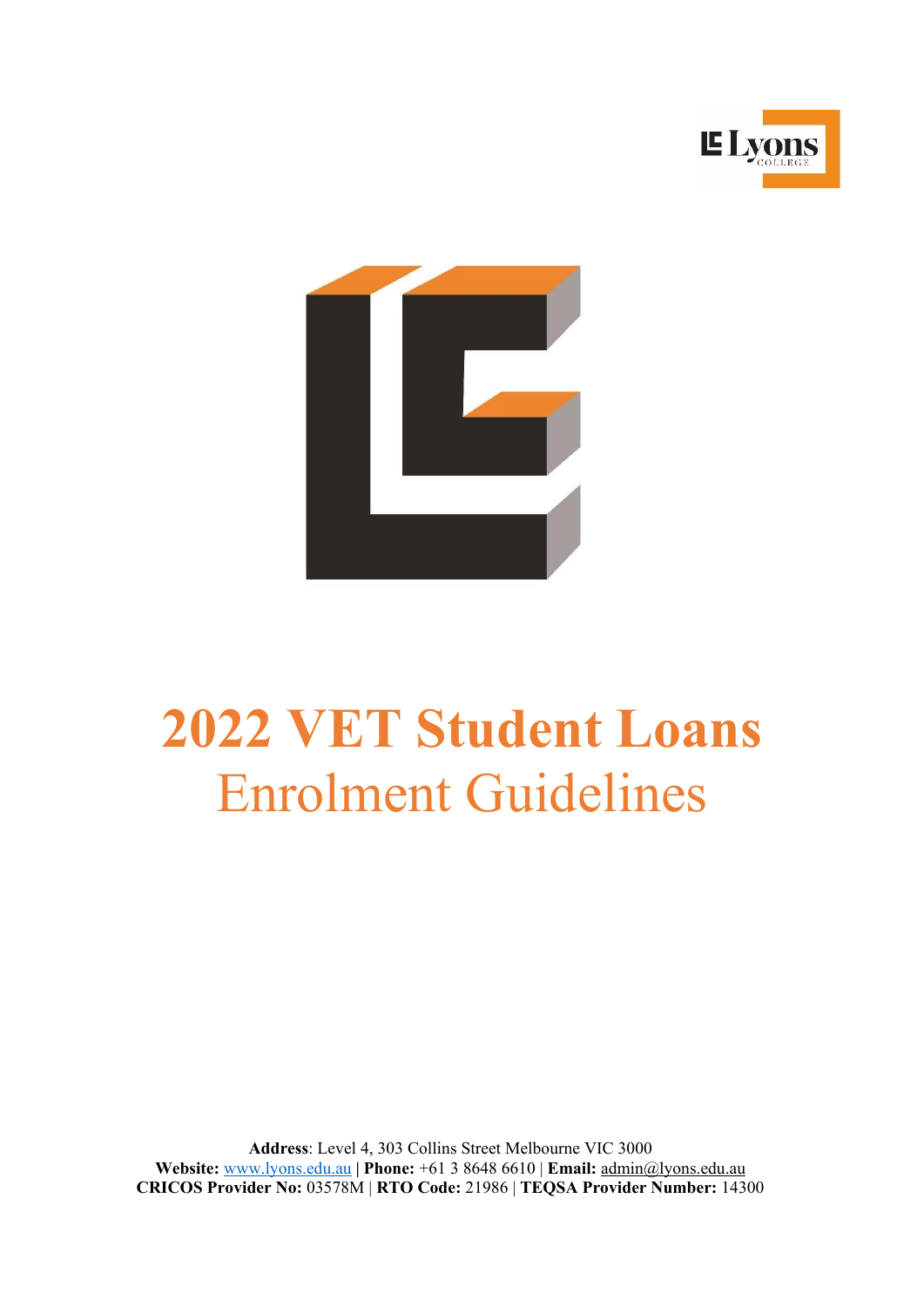

# **Contents**

|                                                                                                                                           | 3 |
|-------------------------------------------------------------------------------------------------------------------------------------------|---|
|                                                                                                                                           |   |
|                                                                                                                                           |   |
|                                                                                                                                           |   |
|                                                                                                                                           |   |
|                                                                                                                                           |   |
|                                                                                                                                           |   |
|                                                                                                                                           |   |
|                                                                                                                                           |   |
|                                                                                                                                           |   |
|                                                                                                                                           |   |
|                                                                                                                                           |   |
|                                                                                                                                           |   |
|                                                                                                                                           |   |
|                                                                                                                                           |   |
|                                                                                                                                           |   |
|                                                                                                                                           |   |
|                                                                                                                                           |   |
|                                                                                                                                           |   |
|                                                                                                                                           |   |
|                                                                                                                                           |   |
|                                                                                                                                           |   |
|                                                                                                                                           |   |
|                                                                                                                                           |   |
|                                                                                                                                           |   |
|                                                                                                                                           |   |
|                                                                                                                                           |   |
|                                                                                                                                           |   |
|                                                                                                                                           |   |
|                                                                                                                                           |   |
|                                                                                                                                           |   |
|                                                                                                                                           |   |
|                                                                                                                                           |   |
|                                                                                                                                           |   |
|                                                                                                                                           |   |
|                                                                                                                                           |   |
|                                                                                                                                           |   |
|                                                                                                                                           |   |
|                                                                                                                                           |   |
|                                                                                                                                           |   |
| What happens if Lyons College ceases to provide a course after it starts but before it is completed? Information for affected students:15 |   |
|                                                                                                                                           |   |
|                                                                                                                                           |   |
|                                                                                                                                           |   |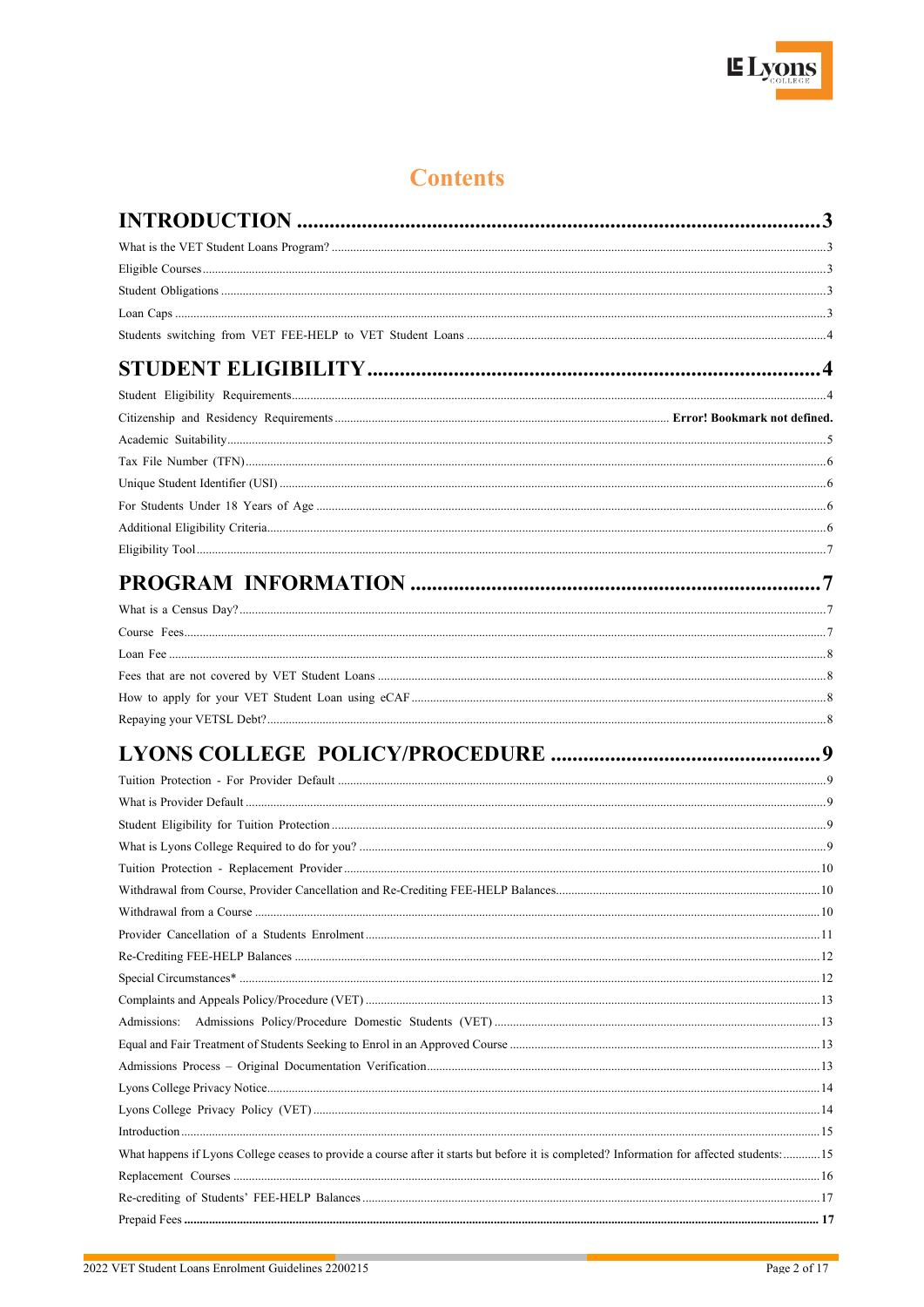

# <span id="page-2-0"></span>**INTRODUCTION**

#### <span id="page-2-1"></span>**What is the VET Student Loans Program?**

The VET Student Loans program is an income contingent Australian Government loan program that helps eligible students enrolled in approved courses at diploma level or above, pay their tuition fees. The loan has income-contingentrepayment arrangements, which means you only need to make repayments if you are earning above the minimum repayment threshold. You can make voluntary repayments at any time.

If you are an eligible student, the Department of Education, Skills and Employment (the Department) may approve your VET Student Loan for an approved course. The Department will pay your loan directly to your approved course provider. You willbe responsible for any gap amount in the tuition fees, which are not covered by the loan. You will owe a debt to the Australian Government for the loan, which will be managed by the Australian Taxation Office (ATO).

For more information about VET Student Loans, read the VET Student Loans [Information](https://www.dese.gov.au/vet-student-loans/resources/vet-student-loans-information-booklet) Booklet.

#### <span id="page-2-2"></span>**Eligible Courses**

Certain Diplomas, Advanced Diplomas, Graduate Certificates and Graduate Diplomas are eligible for VET Student Loans that are linked to industry needs and employment outcomes. Lyons College currently offers two courses under the VET Student Loans framework:

#### **1. BSB50420 Diploma of Leadership and Management**

#### **2. BSB60420 Advanced Diploma of Leadership and Management**

Please Note:

- Further information on Vet Student Loans can be found on the VET Student Loans Website
- A full list of approved courses is provided in the VET Student Loans (Courses and Loan Caps) Determination 2016

#### <span id="page-2-3"></span>**Student Obligations**

The 'Department of Education, Skills and Employment' has developed a Student Obligations Fact Sheet aimed at helping you understand VSL obligations regarding engagement with the eCAF system and Progression Forms. (This is available at the following link: Student [Obligation](https://www.dese.gov.au/vet-student-loans/resources/student-obligations) Factsheet)

#### <span id="page-2-4"></span>**Loan Caps**

- Eligible students will be entitled for loans up to a capped amount.
- Training Providers may charge above the loan cap for a course, and if so, students will be expected to pay for the difference up front according to the Training Provider's billing period.
- <span id="page-2-5"></span>• The amount you can borrow for your tuition fees is determined by the Australian Government and in most cases, there are three bands of VET Student Loan Caps (in 2022 the loan caps are \$5,406/ \$10,813/ \$16,221) set for each course. A VET Student Loan is only for tuition fees and doesn't cover additional costs such as text books, materials, or accommodation.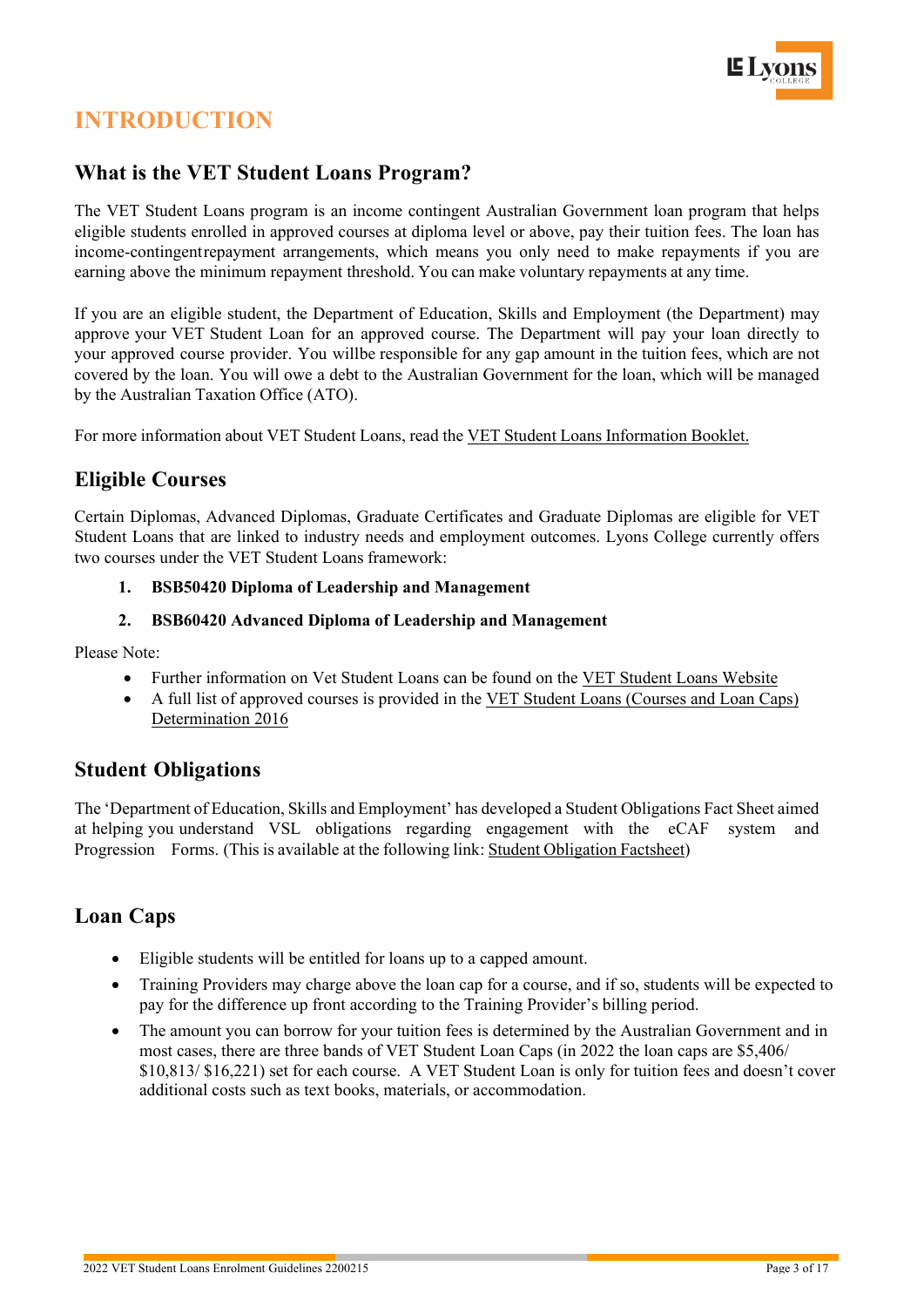

# **Students switching from VET FEE-HELP to VET Student Loans**

Subject to meeting eligibility criteria, having a sufficient FEE-HELP balance and studying a VET Student Loans approved course,a continuing student can access a VET Student Loan up to the full course cap amount regardless of whether they have accessedVET FEE-HELP in the past. The student's VET Student Loan cap will exclude any pre-existing VET FEE-HELP debt incurred for the same course. The maximum loan amount for the VET Student Loans approved course applies only to enrolment in the course under VET Student Loans.

# <span id="page-3-0"></span>**STUDENT ELIGIBILITY**

#### <span id="page-3-1"></span>**Student Eligibility Requirements**

To receive a VET Student Loan, you must:

- o Be an eligible student
- o meet the enrolment and loan application requirements:
- o be studying an approved course with an approved course provider;
- $\circ$  apply to the government using the approved form (eCAF), which will be managed through your provider;
- o submit Progression Forms to confirm your ongoing engagement with your studies, and continue throughout your course;
- o you must have read and understood the provided Information Booklet;
- o have a HELP balance that is more than \$0
- o meet the citizenship and residency requirements;
- o meet the entry requirements for your chosen course.

#### **Citizenship and Residency Requirements**

- The VET Student Loans program has strict citizenship, visa and residency requirements. It is not available for all Australian residents. To be eligible, you must be either:
	- o An Australian citizen (If you are born on or after 20 August 1986 you will be required to supply additional evidence if you are using your birth certificate as evidence); OR
	- o The holder of a permanent humanitarian visa who is usually resident in Australia; OR
	- o A New Zealand Special Category Visa (SCV) holder who meets the long term residency requirements.

*Please note - Other permanent residents/permanent visa holders are NOT eligible for a VET Student Loan.*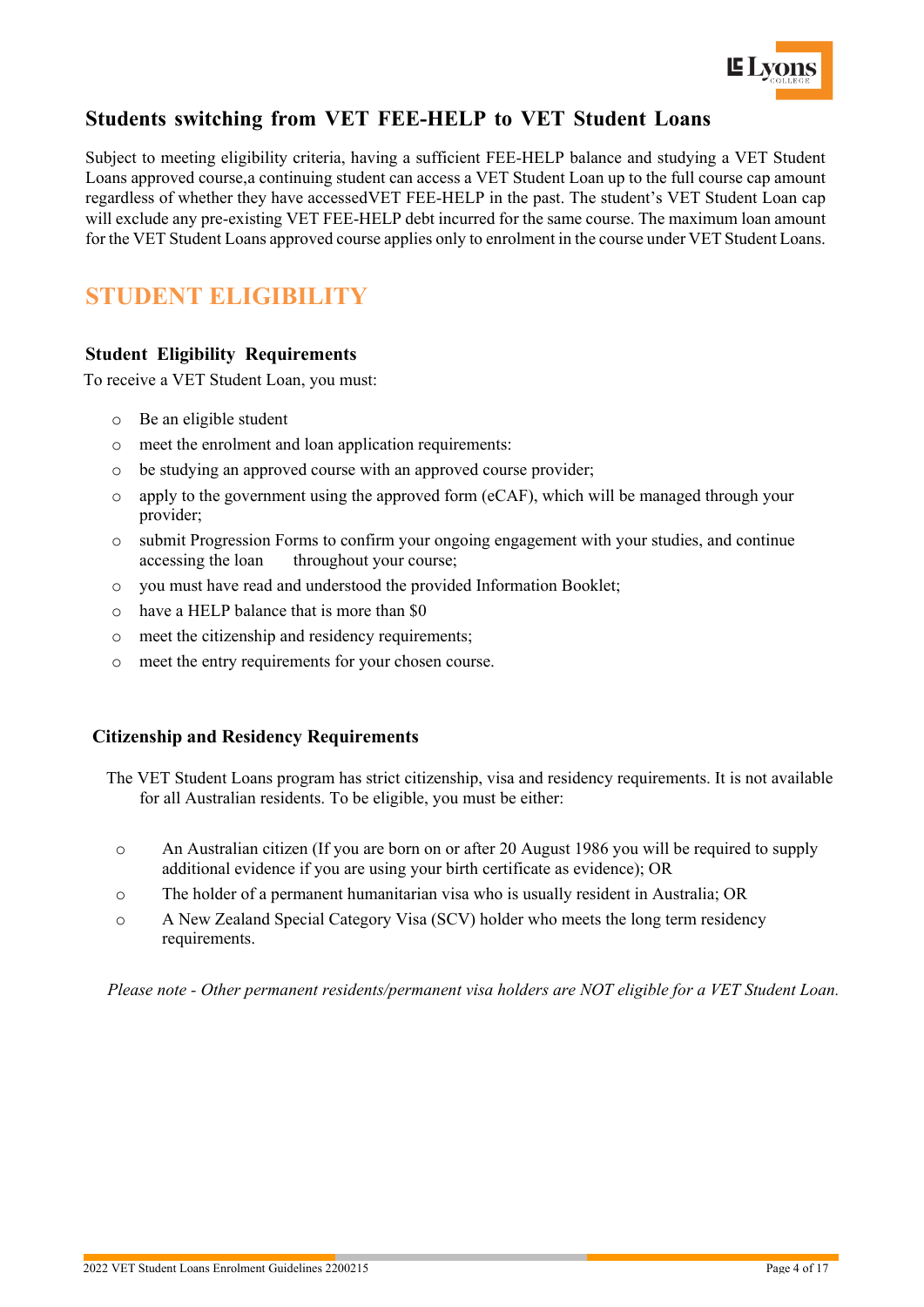

#### <span id="page-4-0"></span>**Academic Suitability**

Prospective students are required to meet the below academic suitability requirements:

- Provide a copy of a Senior Secondary Certificate of Education that has been awarded to you by an agency orauthority of a State or Territory for the completion of year 12; OR
- Provide an International Baccalaureate Diploma Programme (IB) diploma; OR
- Provide evidence of successful completion of a qualification that has been delivered in English and:
	- was at level 4 or above in the Australian Qualifications Framework (i.e. Certificate IV or  $\circ$ higher qualification), orat a level in a framework that preceded the AQF that is equivalent to level 4 or above in the AQF; OR
	- $\circ$ has been assessed by a Federal, State or Territory government agency which assesses overseas qualifications (or an organisation contracted by such an agency to undertake such assessments) as equivalent or comparable to: a qualification at level 4 or above in the Australian Qualifications Framework, or a qualification at a level ina framework that preceded the AQF that is equivalent to level 4 or above in the AQF; OR
- Approved LLN Test\*: If you cannot provide either of the above documents, you will be required to display competenceat or above Exit Level 3 in the Australian Core Skills Framework in both reading and numeracy; AND in addition:

Lyons College must reasonably believe you are academically suited to undertake the course; and you must meet any other specified entry requirements for the course.

\*If you are required to complete the Lyons College approved LLN test (LLN Robot), you will be informed by a member of the Admissions Team, a suitable time and date to complete the test. On completion of the test, the results are accessed and reviewed by the Student Services Team and provided you.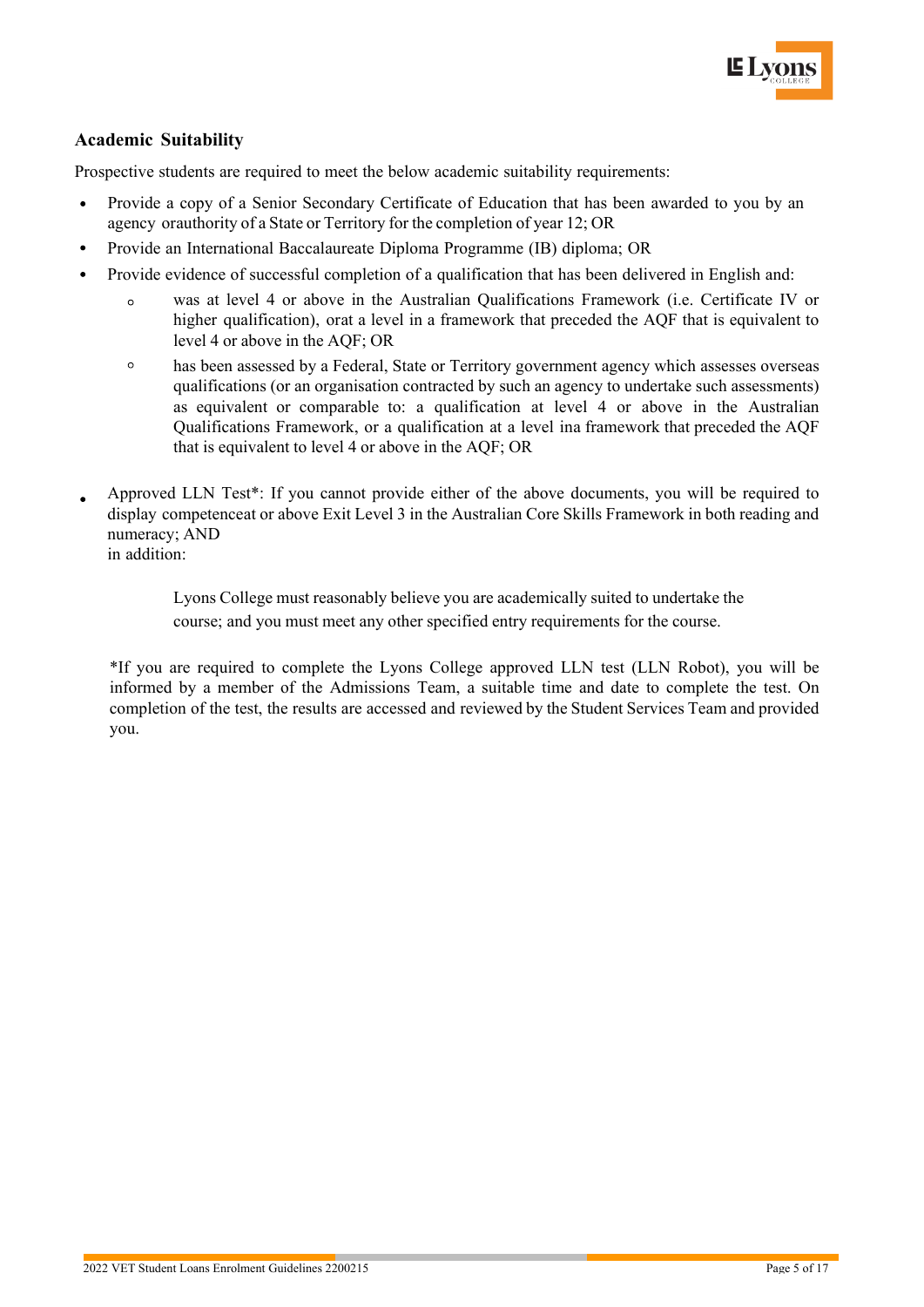# <span id="page-5-0"></span>**Tax File Number (TFN)**

If you want to use a VET Student Loan to pay for your study, you must meet the TFN

- requirements: You must have a valid TFN by the census day, or
- If you don't have a TFN, you can obtain a Certificate of application for a TFN. This certificate is available from the ATO after you have applied for a TFN. If you get a Certificate of application for a TFN, you are required to upload it to your eCAF\* before you submit it. You may also provide (by uploading) a copy of the online application summary and barcodereceipt issued by Australia Post.

If you don't already have a TFN you can apply for one online via the [Australian](https://www.ato.gov.au/) Taxation Office (ATO) website.

\*Government electronic Commonwealth Assistance Form (eCAF) - The online system for students to request a VET Student Loan

## <span id="page-5-1"></span>**Unique Student Identifier (USI)**

You are required to have a Unique Student Identifier (USI) unless you are exempt.

- You must have:Your USI ready for enrolment;
- Your Name, Address and date of birth must match your details held at the Australia Tax Office (ATO) and the detailsyou provided at enrolment. If the information does not match, we will be unable to enrol you.

To update any required details, please go to the USI website.

### <span id="page-5-2"></span>**For Students Under 18 Years of Age**

If you are under 18 years of age and wish to apply for a VET Student Loan, one of the following is required:

- One of the signatories to the application must be a responsible parent of the student (by submission of the signed parental consent form from Lyons College); OR
- A Centrelink Income Statement detailing that you have received Youth Allowance because you are deemedindependent.

### <span id="page-5-3"></span>**Additional Eligibility Criteria**

In order to be eligible for a VET Student loan, you must also meet all of the following Criteria:

- Electronic Commonwealth Assistance Form (eCAF) You must have submitted the eCAF form by the census day for the first unit of the course you are applying for funding for and no less than two business days after enrolling. the Please note, census day is the last day you can apply for a VET Student Loan for that unit of study.
- Student Engagement and Progression During the course of your loan period, to continue to access your VET Student Loan you must complete this survey at least twice per calendar year in the eCAF system within the duration of your course.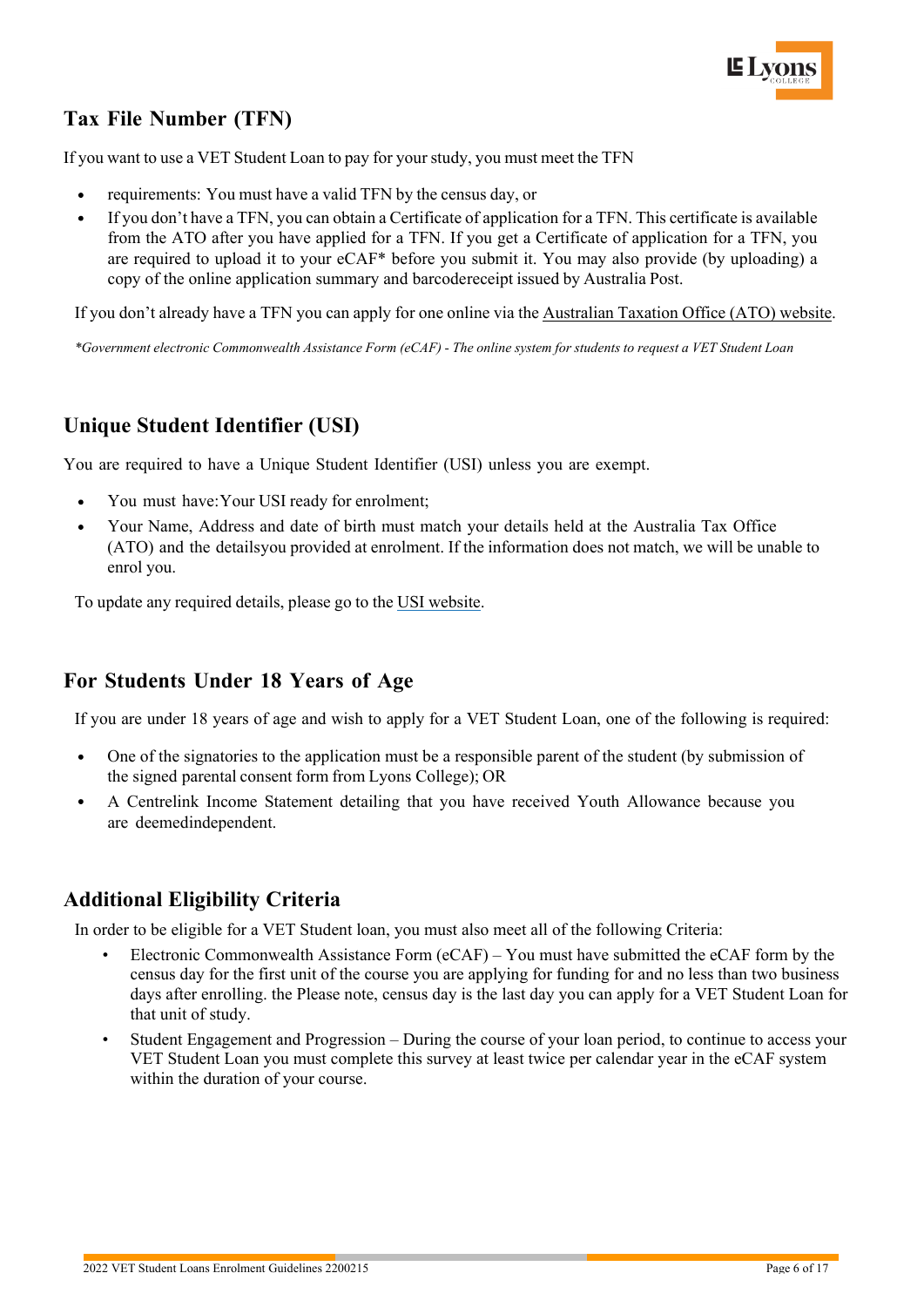

## <span id="page-6-0"></span>**Eligibility Tool**

Provide additional information about what documentation you need to provide to Lyons College when you are applying for a VSL. This tool will:

- help you gauge whether you qualify for VSL
- provide additional information about what documentation you need to provide to Lyons College when you apply for VSL

The VSL Eligibility Tool is available for prospective students to use on the MySkills website via VSL Eligibility Tool.

# <span id="page-6-1"></span>**PROGRAM INFORMATION**

#### <span id="page-6-2"></span>**What is a Census Day?**

The census day for a course, or a part of a course, is the last day you can:

- Complete the eCAF to apply for a VET Student Loan for your course; OR
- Withdraw your enrolment without incurring a debt for the course or part of the course.

Every part of a course (unit or subject) has its own census day, so that you incur debts as you progress through your course, notfor the whole course at the beginning. Every course must have at least 3 census days spread reasonably evenly throughout yourcourse. Lyons College will provide a breakdown of the census dates for your course in your VET Student Loan Statement of Covered Fees.

#### <span id="page-6-3"></span>**Course Fees**

Tuition fees are charged by the unit of study, all Lyons College VET Student Loans approved courses have a minimum of four fee periods and each contains at least one census day. Your fee periods will be evenly spread through the duration of your course and could contain more than one unit.

The cost of your course may not be covered by the VET Student Loan Cap, this could be due to a lack of balance in your FEE-HELP limit or due to the fact that items such as Materials Fees are not covered. This 'Gap' amount will be spread across the duration of your course at the point of each census day.

Lyons College will provide you with a VET Student Loan Statement of Covered Fees and VET Student Loans Fee Notice to confirm that your enrolment has been accepted and detailing how much of the course tuition fees are covered in your VET Student Loan. Lyons College will also provide you with a VET Student Loan Fee Notice at least 14 days before the first census date in each fee period detailing the breakdown for that period.

If you withdraw from a part of your course before the census day for the part of the course, you will not incur a VET student loan debt for that part of your course and will receive a refund for any up-front payment of tuition fees. Once each census date has passed, Lyons College will issue you a Commonwealth Assistance Notice (CAN) within 28 days detailing accumulated information about your debt and payments.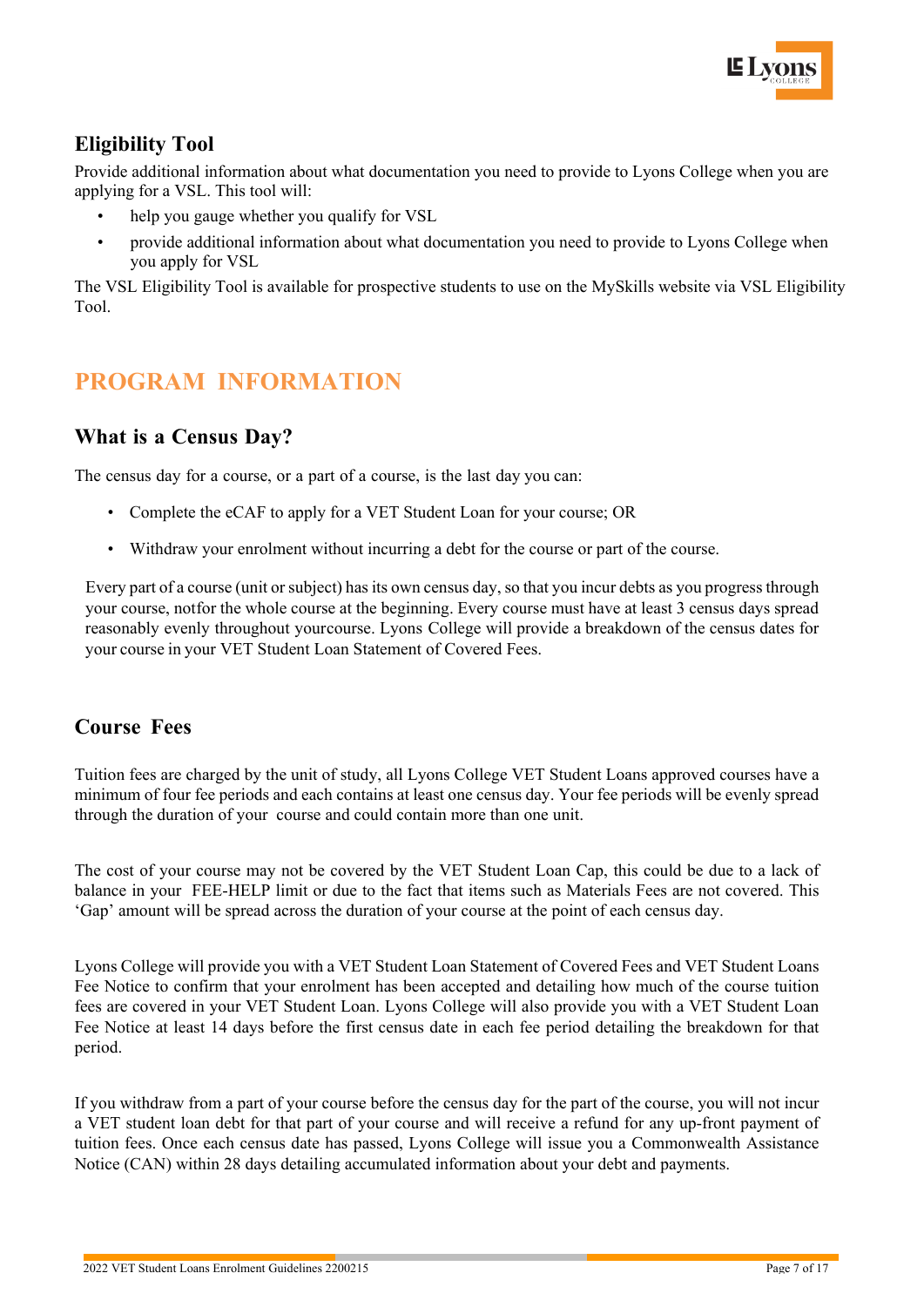

#### <span id="page-7-0"></span>**Loan Fee**

A loan fee of 20% applies to VET Student Loans for full fee paying-students. This amount will be added in to your VET Student Loan but will not be included in your FEE-HELP limit.

#### <span id="page-7-1"></span>**Fees that are not covered by VET Student Loans**

Charges for some goods and services must not be included in the tuition fee for a course, as these are not covered by a VET Student Loan.

Additional fees and charges: These are detailed in the Lyons College Student Handbook for Local Students. Materials Fees (Resource Fees): Materials Fees are course specific and listed in the Fees & Intakes for Local Students.

#### <span id="page-7-2"></span>**How to apply for your VET Student Loan using eCAF**

To apply for a VET Student Loan you must complete the Request for a VET Student Loan eCAF on or before the census date; however, once you have enrolled in your course with Lyons College you must wait at least two full business days before you submit your eCAF.

After two business days has passed Lyons College will register your interest with the Australian Government that you wish to apply for a VET Student Loan. At this point you will receive a log in and password to complete your eCAF.

Please Note; if you do not complete and submit your eCAF by the census date, you will be liable for all tuition fees payable for that fee period.

### <span id="page-7-3"></span>**Repaying your VETSL Debt?**

Your VET Student Loans debt forms part of your accumulated VETSL debt. You must start repaying your VETSL debt through the tax system once your income is above the compulsory repayment threshold, even if you are still studying. More information about VETSL debt repayments, including how the ATO calculates your compulsory repayment, is available at [www.studyassist.gov.au.](http://www.studyassist.gov.au/)

The threshold is adjusted each year and for the 2021-22 financial year it is \$47,014 or above. Repayments made through the Australian taxation system are called 'compulsory repayments' and continue until you have repaid your whole debt. How much you must pay back is calculated from the amounts given on your income tax return for:

- Your taxable income,
- Reportable fringe benefits (reported on your payment summary),
- Total net investment loss (including net rental loss),
- Reportable super contributions, and
- Exempt foreign employment income amounts.

Anyone who has a VETSL debt and earns above the minimum repayment threshold will be required to repay their debt regardless of where they live, whether in Australia or overseas. Visit Study Assist for more information.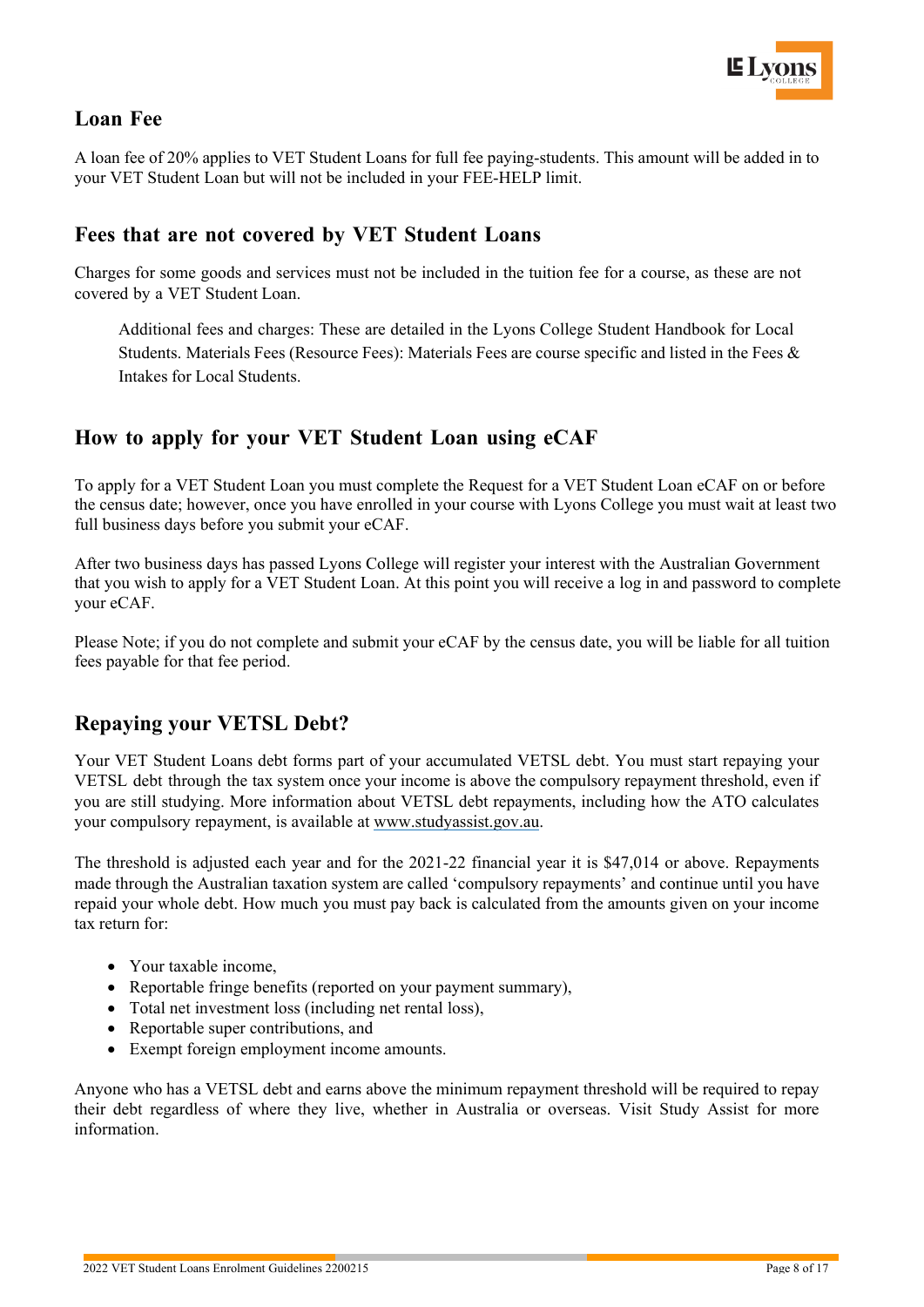

# <span id="page-8-0"></span>**LYONS COLLEGE POLICY / PROCEDURE**

#### <span id="page-8-1"></span>**Tuition Protection - For Provider Default**

From 1 January 2020, Lyons College is required to comply with new VSL tuition protection arrangements as set out in the VSLAct. The tuition protection arrangements provide support and protections for VSL students in the event that Lyons College provider defaults.

### <span id="page-8-2"></span>**What is Provider Default**

A default occurs when Lyons College either:

- fails to start a course or part of a course on the day on which it was scheduled to start, and the student has not withdrawn before that day; or
- ceases to provide a course or part of a course after commencement but before completion, and the student has not withdrawn before that day.

### <span id="page-8-3"></span>**Student Eligibility for Tuition Protection**

VET Student Loans students studying with Lyons College are eligible for tuition protection if Lyons College defaults. If thereis a suitable replacement course available, eligible VSL student's will be assisted to continue their studies with a replacement provider. Where there is no suitable replacement course, eligible students will be provided with a re-credit to their HELP balance. This re-credit will be for tuition fees paid for the original course or parts of the course, which were not completed dueto the Lyons College default.

### <span id="page-8-4"></span>**What is Lyons College Required to do for you?**

Within 24 Hours of default, Lyons College must:

- Notify students enrolled in the course, in writing, the course is no longer being provided; Send the student notice to the:
	- o student's personal email address as advised by the student;
	- o or student's postal address as advised by the student; or
	- o student by another method agreed to by the student.
- Lyons College will specify in the student notice:
	- the name of the course, or part or parts of the course the student was enrolled in at the time of the default; the date of the default;
	- o the website specified by the VSL Tuition Protection Director where the student can get further information about tuition protection. This will be done within 3 days of a default occurring.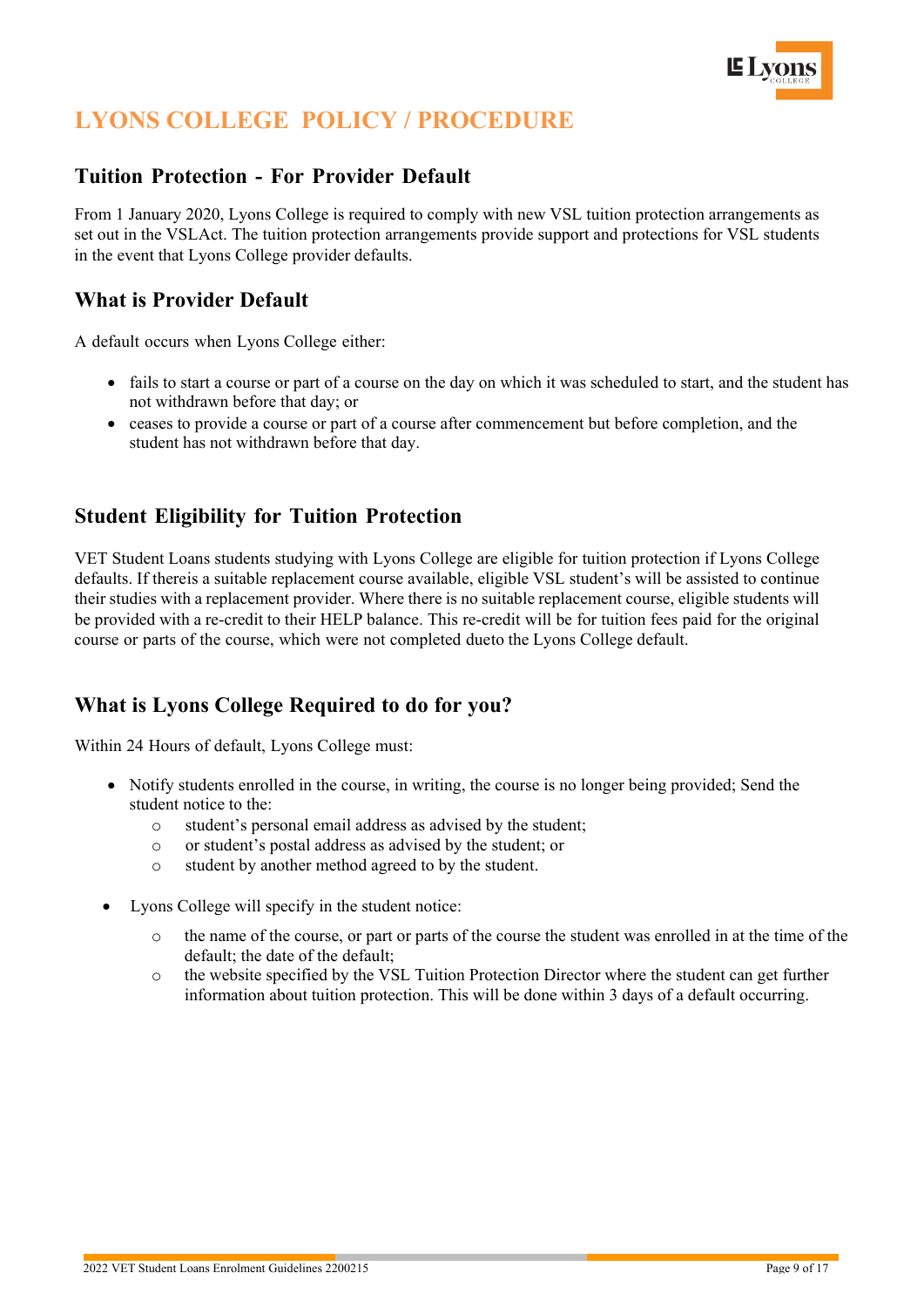

# <span id="page-9-0"></span>**Tuition Protection - Replacement Provider**

If requested by the VSL Tuition Protection Director, Lyons College must provide information to assist the Director make decisions about whether a suitable replacement course exists for displaced students.

Under tuition protection arrangements Lyons College is encouraged to act as replacement provider to support displaced VSL students to continue their study. Replacement providers have a number of obligations under the VSL Act to facilitate efficient and fair treatment of students to allow them to continue their studies with minimal disruption.

If a student accepts an offer of a place in a replacement course, Lyons College must give written notice of the acceptanceto the VSL Tuition Protection Director within 14 days of the student's acceptance of the offer.

Lyons College must also:

- enrol the student in the replacement course as soon as practicable;
- grant course credits for parts of the original course successfully completed by the student, as evidenced by:
	- o a statement of attainment or other Australian Qualifications Framework certification documentation issued in accordance with the Australian Qualifications Framework; or
	- o an authenticated VET transcript prepared by the Registrar (within the meaning of the Student Identifiers Act 2014);
- not charge the student tuition fees for the replacement component of the replacement course if tuition fees have been paid for the affected part of the original course.

## <span id="page-9-1"></span>**Withdrawal from Course, Provider Cancellation and Re-Crediting FEE-HELP Balances**

Lyons College understands that at times, circumstances may exist that requires a student to withdraw from their course ofstudy. In such a situation, there is no fee involved in the withdrawal application or process.

#### <span id="page-9-2"></span>**Withdrawal from a Course**

If you have to withdraw from your course, you will either:

- Withdraw on or Before the Census Date In the event that you withdraw from your VET course of study or VET unit of study on or before the published census date, you will not incur a VET Student Loan debt for that or future census debts attached to the course of study from which you are withdrawing.
- Withdraw After the Census Date In the event that you withdraw from your VET course of study or VET unit of study after the published census date, you will incur a VET Student Loan debt for the unit of study in which you are enrolled.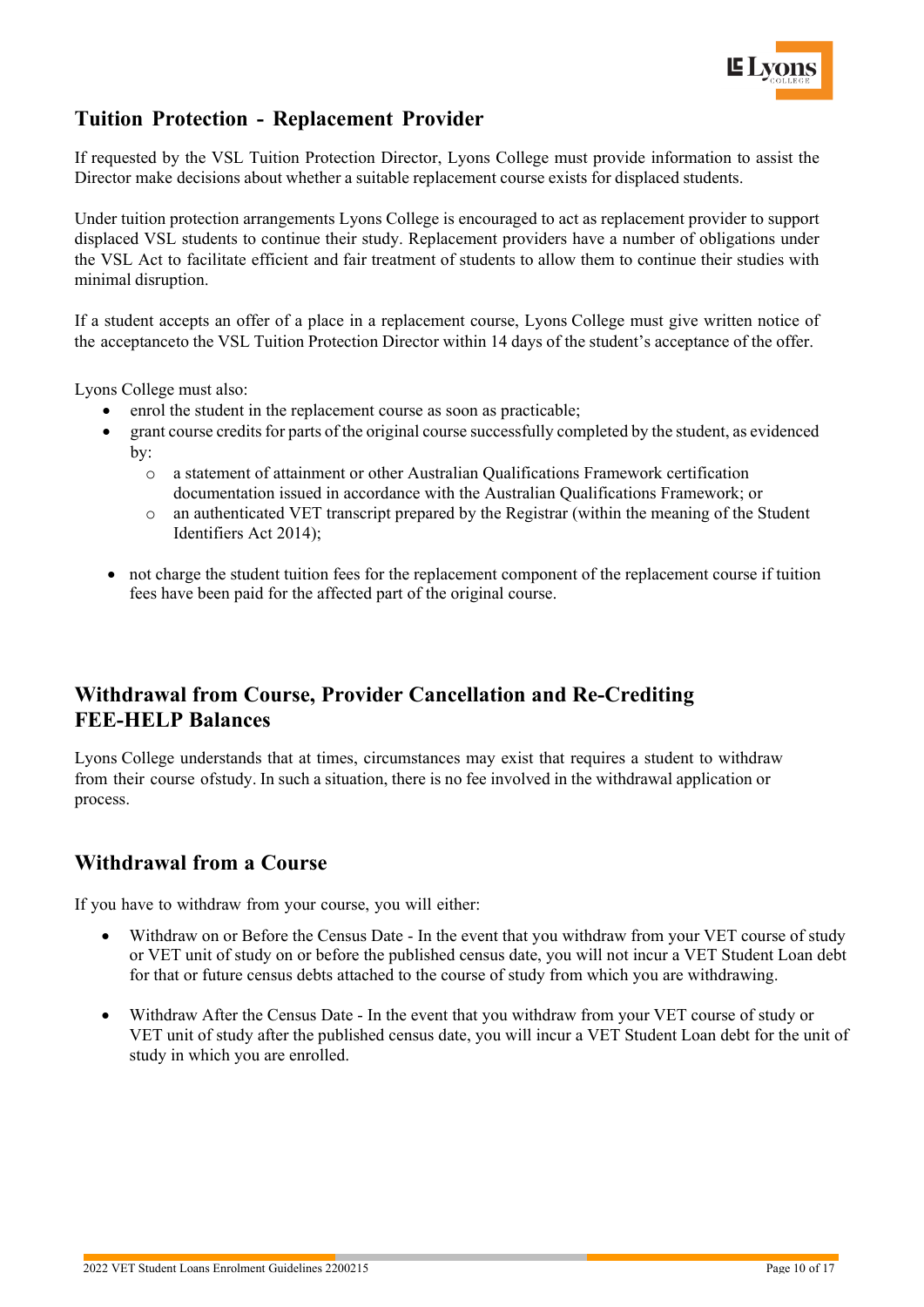

If you wish to withdraw, the process is as follows:

- 1. Indicate your intent to withdraw in writing from either VET course of study or VET unit of study via email t[ostudentadministration@lyons.edu.au p](mailto:studentadministration@lyons.edu.au)rior to any applicable census days;
- 2. Complete a 'VET Student Loans Withdrawal Application form' (this will be provided by the compliance team within 48hours of receipt of the initial student email).
- 3. You must submit the 'VET Student Loans Withdrawal Application form' via email to [studentadministration@lyons.edu.au](mailto:studentadministration@lyons.edu.au) orin person at any Lyons College campus as soon as possible to ensure the request is processed.
- 4. Once the withdrawal is confirmed, the Compliance team will process a confirmation within 10 working days to youremail address. The confirmation will include:
	- A. Confirmation to you of your withdrawal, including the date and time of your withdrawal, the unit of study, partof a course or whole course from which you withdrew and the relevant census day; and
	- B. Confirmation as to whether you have incurred a debt for the unit, part of the course or whole course.

Where you withdraw your enrolment in an approved course on or before the census day, you will not incur tuition fees for the course or part of the course, to which the census day applies. This applies to all of the tuition fees for the course or part of the course to which the census day relates. Therefore it includes:

- VET Student Loans covered fees:
- any gap fees;
- upfront payment of tuition fees;
- gap fees or tuition fees paid through a loan from the provider.

Where you have paid tuition fees upfront to Lyons College or through your VSL, Lyons College must refund thisamount to you.

### <span id="page-10-0"></span>**Provider Cancellation of a Students Enrolment**

If Lyons College initiates a cancellation of your enrolment from your course, you will either be:

- Cancelled on or Before the Census Date In the event that you are cancelled from your VET course of study or VET unit of study on or before the published census date, you will not incur a VET Student Loan debt for that or future census debts attached to the course of study from which you are being cancelled.
- Cancelled After the Census Date In the event that you are cancelled from your VET course of study or VET unit of study after the published census date, you will incur a VET Student Loan debt for the unit of study in which you are enrolled.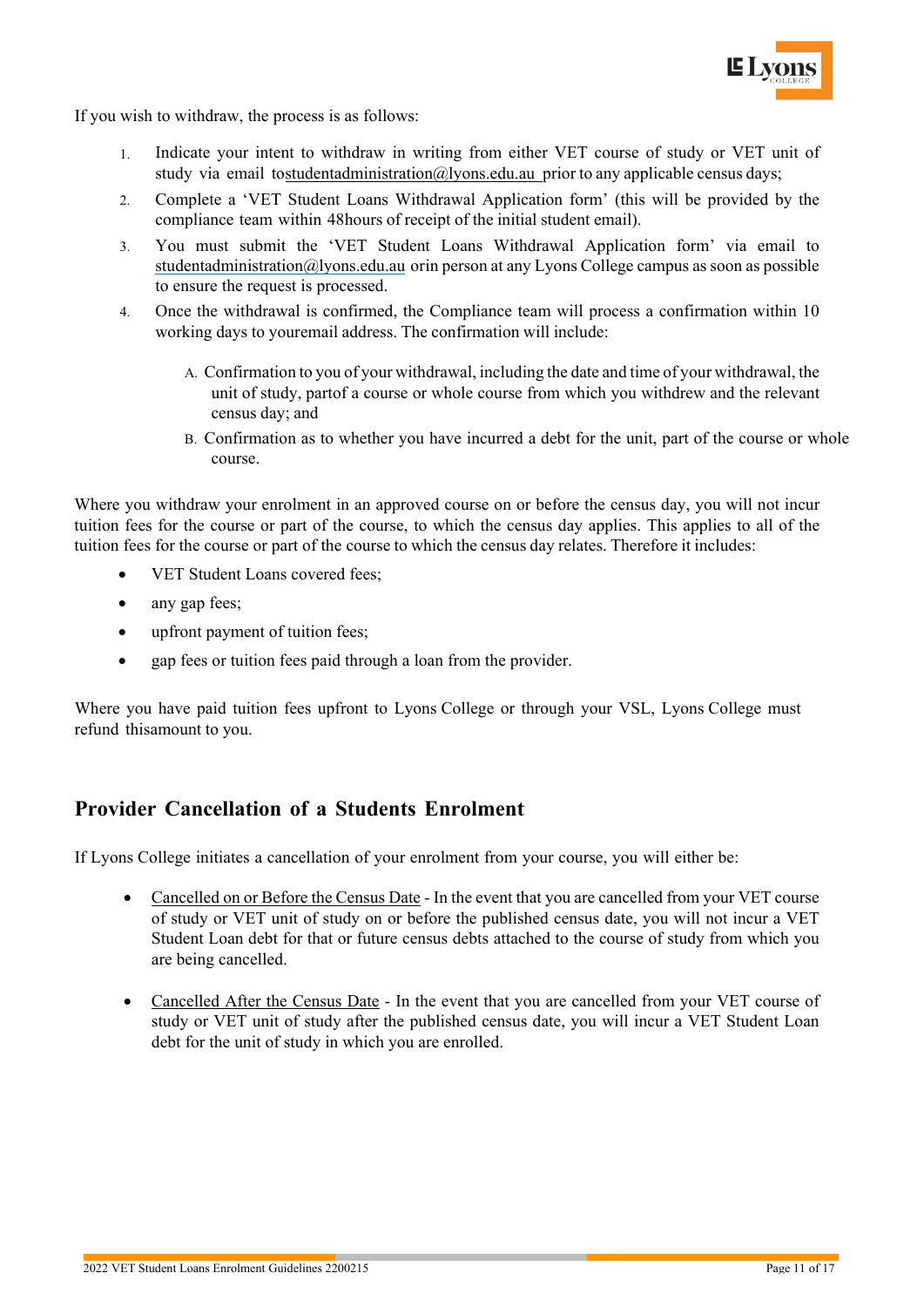

Where Stanley College initiates a cancellation of a student's enrolment in an approved course, after the census date, it will:

- inform the student concerned of a proposed cancellation in writing; provide the student with at least 28 days to initiate the Complaints and Appeals Procedures before the cancellation takes final effect;
- maintain the students enrolment during the period of appeal;
- only proceed with the cancellation after any Complaint and Appeal procedures initiated by the student have been completed.

Where you have paid tuition fees upfront to Stanley College or through your VSL, Lyons College must refund this amount to you.

### <span id="page-11-0"></span>**Re-Crediting FEE-HELP Balances**

In order to apply for re-credit you must complete a "Re-Credit Application Form VSL", available from the Lyons College Student Services Team.

If you cannot withdraw before or on the census day due to special circumstances, you can apply to Lyons College to havethe VETSL debt removed. Special circumstances are specified in the next section of this guide. All decisions to re-credit a FEE-HELP balance can only be made in accordance with the requirements of the Act. All applications for re-crediting must be made within 12 months after the census day for the course, or the part of the course, concerned, or within that period as extended by Lyons College due to special circumstances that prevented or will prevent you from completing the requirementsof the course or part of the course.

# <span id="page-11-1"></span>**Special Circumstances\***

Lyons College must re-credit if satisfied that special circumstances prevented, or will prevent you from completing therequirements for the course, or part of the course and that the circumstances:

- are beyond your control; and
- do not make their full impact on you until on or after the census day for the course or the part of the course; and
- made it impracticable for you to complete the requirements for the course, or the part of the course during your enrolment in the course, or the part of the course.

Special circumstances do not include:

- Your lack of knowledge or understanding of requirements for VET Student Loans assistance; or
- Your incapacity to repay a VETSL debt, as repayments are income contingent and you can apply for a deferral of a compulsory repayment in certain circumstances.

Special Circumstances does not cover an inability to repay student loans. If you would like to find out more about repaying yourVETSL debt please visit the Study Assist website [www.studyassist.gov.au.](http://www.studyassist.gov.au/)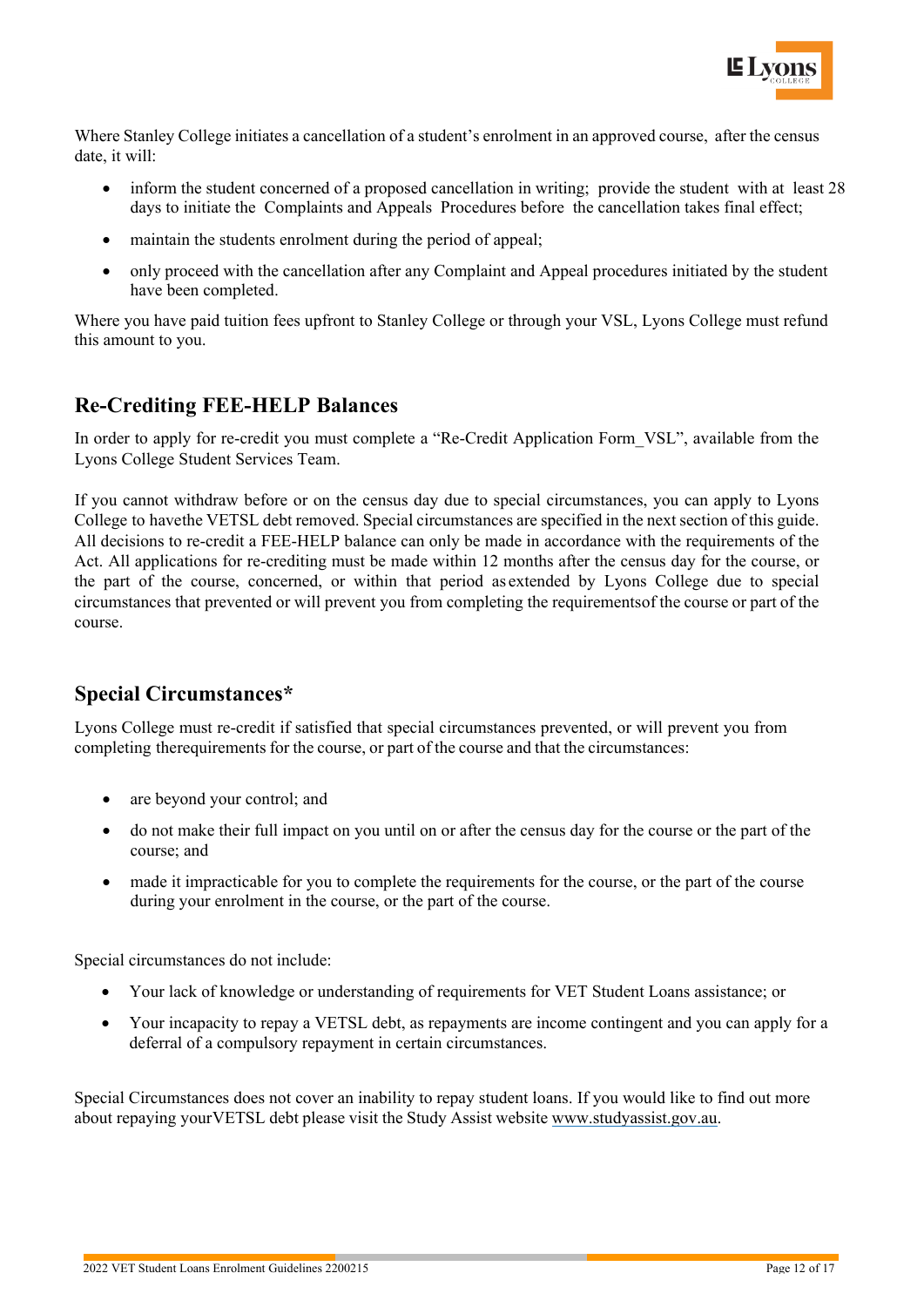

Where Lyons College issues a reviewable VET decision it will issue a 'Reviewable Decision – Review Rights' notice. If you are unhappy with Lyons College's decision, you need to apply to Lyons College in writing within 28 days for an internal reviewof the decision, there is no charge for this process. If you are unhappy with your Lyons Colleges internal review decision, you can apply to the Administrative Appeals Tribunal (AAT) within 28 days for an external review. For more information, visit [www.aat.gov.au.](http://www.aat.gov.au/)

# <span id="page-12-0"></span>**Complaints and Appeals Policy/Procedure (VET)**

Lyons College provides a complaints and appeals process that is transparent, fair and equitable and refers student to anindependent external body if necessary. Lyons College complaint and appeal processes are:

- Available to all students
- Confidential
- FREE of cost

The Complaints and Appeals process must commence within ten (10) working days of receipt of the complaint and/or appeal

The complaints and appeals procedure is available to all students and ensures that students are not victimised or discriminated against for:

- Seeking a review or reconsideration of a decision; or
- Using the Lyons College complaints and appeals process; or
- Making an application for re-crediting a students HELP balance.

Further information is available in the Lyons College Student Handbook and Complaints and Appeals Form, available via[:www.lyons.edu.au](http://www.lyons.edu.au/)

### <span id="page-12-1"></span>**Admissions: Admissions Policy/Procedure Domestic Students (VET)**

#### <span id="page-12-2"></span>**Equal and Fair Treatment of Students Seeking to Enrol in an Approved Course**

Lyons College's Admission process is applied fairly and consistently to all students. Eligible students are admitted irrespective of gender, race, nationality, marital status, faith, disability or sexual orientation.

#### <span id="page-12-3"></span>**Admissions Process – Original Documentation Verification**

Lyons College accepts only original sited/scanned copies of all documents required for admissions, including but not limited to:

- Testamurs and academic records from previously completed courses of study at other
- institutions; Valid identification documents including drivers licenses or passports;
- Australian Citizenship Certificates.

Where applicants are either the holder of a permanent humanitarian visa who is usually resident in Australia OR a New Zealand Special Category Visa (SCV) holder who meets the long-term residency requirements, Lyons College checks visa conditions online using the Visa Entitlement Verification Online system (VEVO).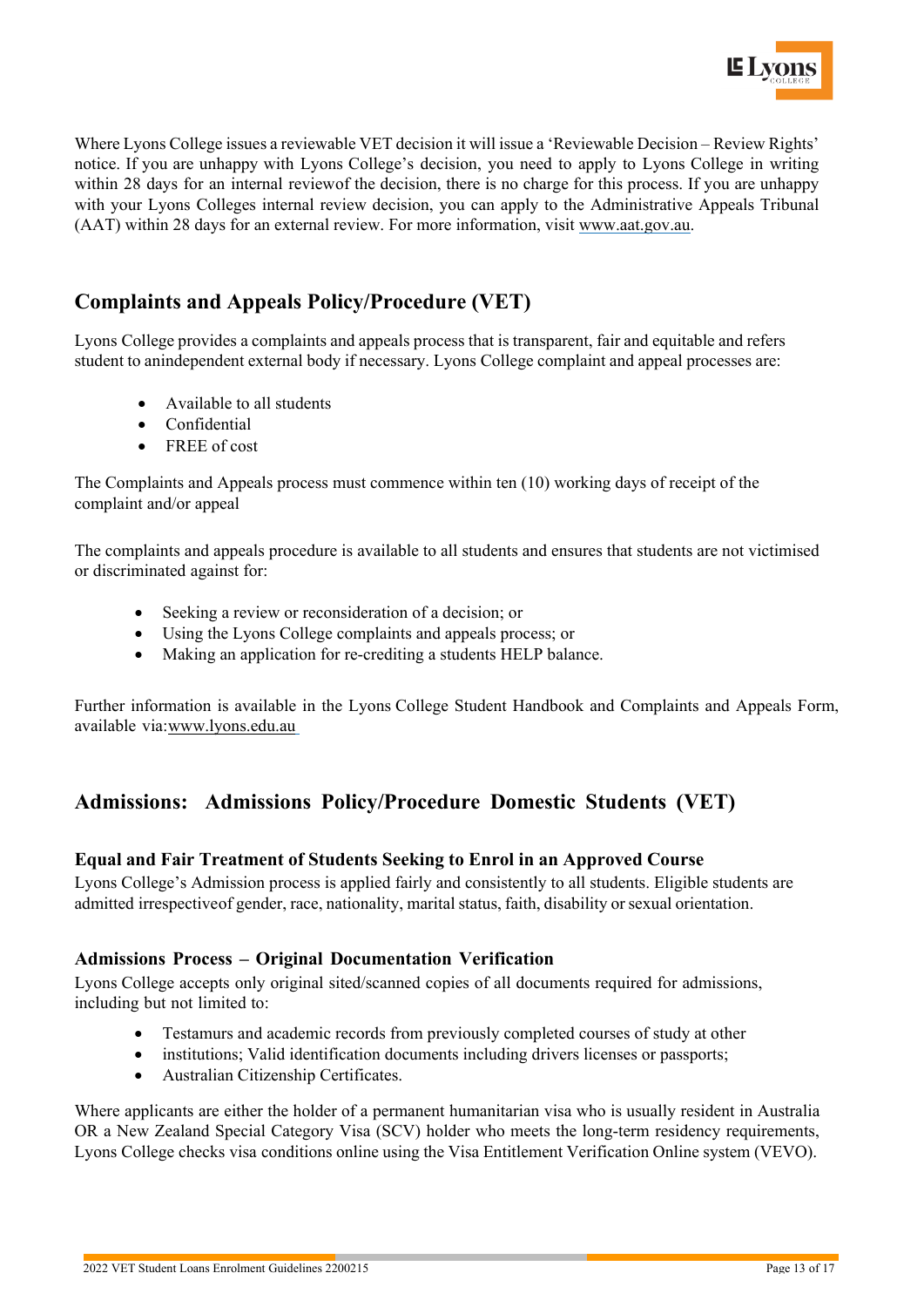

Lyons College also collects and verifies the authenticity of the following documents where required, as part of the VET Student Loans admissions process:

• Students Under 18 Years Old - A signed parental consent form OR evidence that the student has received youth allow- ance on the basis that the student is independent

Student Tax File Number's (TFN) are verified via the eCAF (electronic Commonwealth Assistance Form) system.

### <span id="page-13-0"></span>**Lyons College Privacy Notice**

The Lyons College Privacy Notice provider information to students about how/when information is collected or disclosed toother parties including the Commonwealth. This is available for download via www.lyons.edu.au

# <span id="page-13-1"></span>**Lyons College Privacy Policy (VET)**

The Lyons College Privacy Policy (VET) reflects the Australian Privacy Principles set out in the Privacy Act 1988 outlines the following:

#### **Collection and Use of Personal Information:**

- Lyons College collects personal information in a number of ways including:
	- $\circ$  directly from students, such as application forms, resumes, the Student Portal, phone or in written correspondence and
	- o from third parties such as other educational institutions, where consent is provided to relay personal details
- Lyons College uses this information in a number of ways, including to:
	- o provide information about our courses to prospective students;
	- o establish and maintain client and participant relationships;
	- o provide educational and support services to current students;
	- o administer and manage those services including admission, enrolment, assessments scholarships, billing and collection of fees and charges;
	- o meet its data provision requirements, required by the National Regulator (ASQA);
	- o review and develop our services; and
	- o authenticate information provided as part of the College's admissions process.

#### **Disclosure of Personal Information:**

- Personal information collected from students is confidential. Lyons College will not disclose any personal information provided except under the following conditions:
	- o where the student has nominated an authorised representative to act on their behalf;
	- o to meet government, legal or other regulatory authority requirements;
	- o where there are reasonable grounds to believe that a threat to life or health can be prevented;
	- o to out-sourced service providers who support Lyons College in providing services to students (for example, mailing houses and debt recovery agencies). In these cases, the provider agrees to preserve the confidentiality of personal information and to use it only for the purposes of providing that particular service; and
	- o where the student has provided written approval to provide specific information to a nominated third party.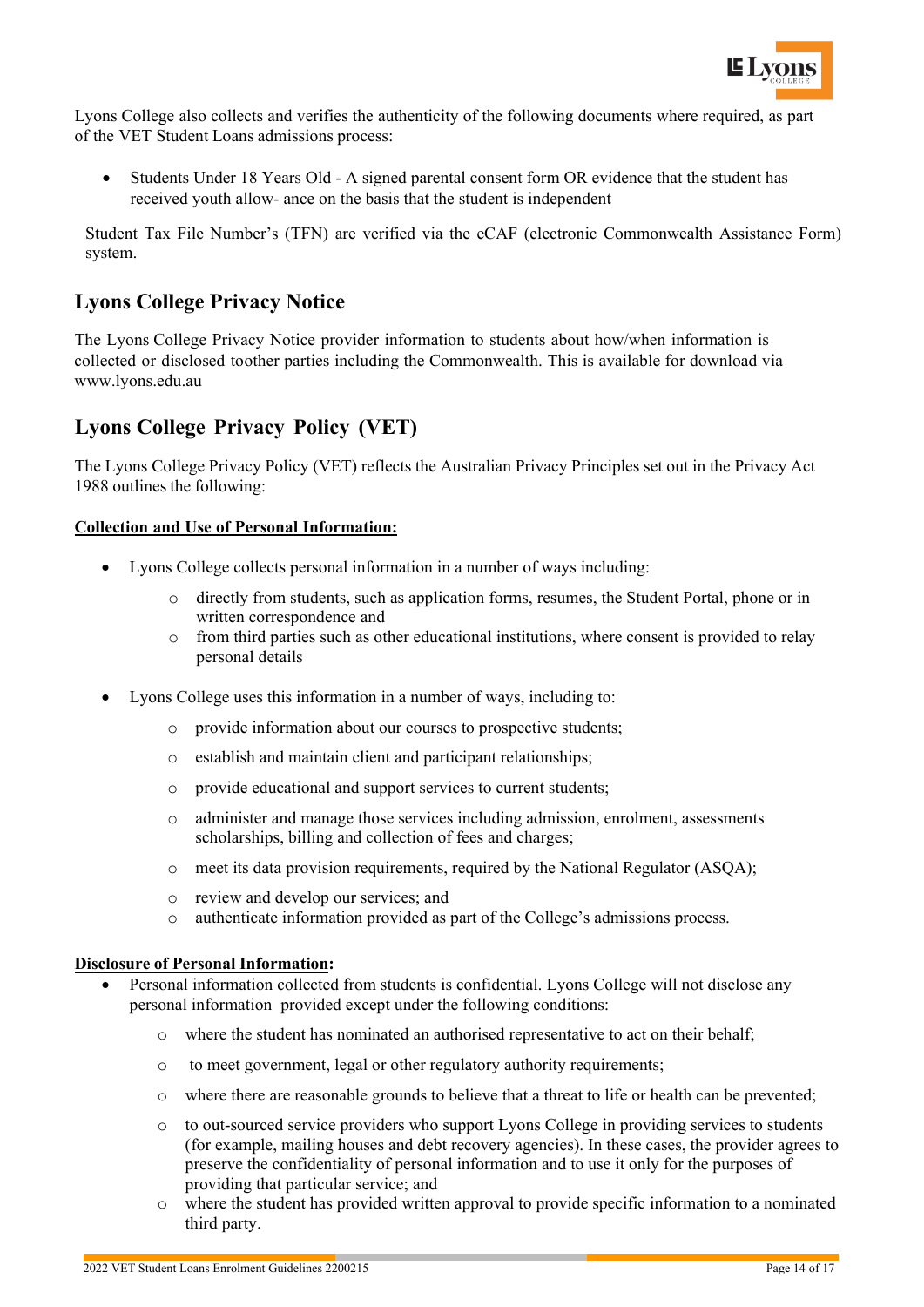

#### **Accessing and Updating Personal Information – Students:**

- The Lyons College Student Portal provides 24-hour access to personal information and can be accessed from computers on campus, from home or from other off-campus sites (for example, libraries or internet cafes). Access is via a login screen and the student will be required to enter a username and password. Students can update their personal details including contact information via the Student Portal.
- Students may also request details of personal information in person, by completing a Student Request Form, or via email to the Student Services Team (studentadministration@lyons.edu.au)
- At all times information will only be provided to the requesting student once their identity has been verified. Access to information must be controlled, and on request, only copies of information held can be provided to authorised persons. Original documentation cannot be removed by the student or authorised third party.

# **VSL Provider Tuition Protection Service**

#### <span id="page-14-0"></span>**Introduction**

The TPS protects VET Student Loans (VSL) students when their provider defaults. That is, if Lyons College, fails to start a course or stops offering a course to eligible students. The TPS helps VSL students to:

- continue their studies with a replacement provider in an equivalent or similar course; or
- if a suitable course is not available, receive a loan re-credit for parts of the course commenced but unable to be completed because of the provider's default.

The TPS is sector funded. Providers contribute an annual TPS levy. Lyons College is covered by the TPS.

Within 24 hours of a default, Lyons College will:

- notify the TPS Director in writing of the circumstances of the default; and
- notify affected students in writing.

#### <span id="page-14-1"></span>**What happens if Lyons College ceases to provide a course after it starts but before it is completed? Information for affected students:**

- 1. Lyons College will notify affected students in writing that an approved course is no longer provided within 24 business days after Lyons College ceases to provide the course after it starts butbefore it is completed.
- 2. As soon as practicable, Lyons College will also update its website to reflect that the course is no longer being delivered and to give students information about the tuition assurance arrangements.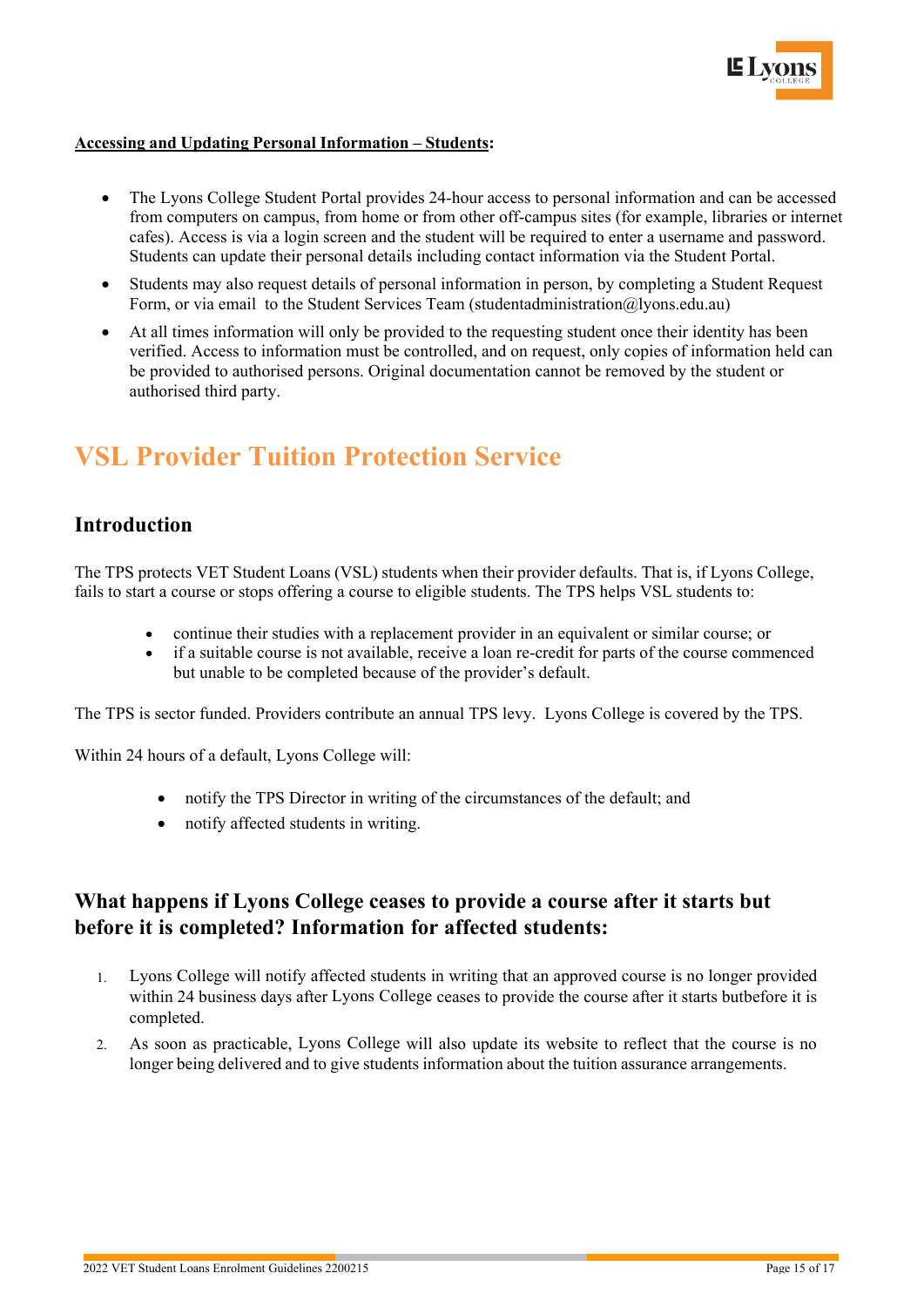

## <span id="page-15-0"></span>**Replacement Courses**

- 1. The Commonwealth Department of Employment, Skills, Small and Family Business (the Department) (or a consultant engaged by the Department) will work with affected students to identify a replacement course and arrange for students to be placed with replacement providers.
- 2. Replacement courses must meet the following requirements:
	- the course must lead to the same or comparable qualification as the original course;
	- the mode of delivery of the replacement course must be the same as or, with the student's consent, similar to the mode of delivery for the original course;
	- the location of the replacement course must be reasonable, having regard to the costs of, and the time required for, a student's travel; and
	- the student will not incur additional fees that are unreasonable and will be able to attend the replacement course without unreasonable impacts on the student's prior commitments.
	- 3. Affected students will be offered a replacement course and may seek a review about whether the course offered to them meets the requirements for replacement courses.
	- 4. A student who accepts the replacement course offered will not be required to pay the replacement provider for the replacement components of the replacement course. However, the fees payable for the remainder of the replacement course may be different from the fees payable for the original course.
	- 5. A student who accepts the replacement course offered will also receive course credits for parts of the original coursesuccessfully completed by the student, as evidenced by:
	- 6. a copy of a statement of attainment or other Australian Qualifications Framework certification document issued by the course provider or an authorised issuing organisation in accordance with the Australian Qualifications Frame- work; or
		- a copy of an authenticated VET transcript issued by the Student Identifiers registrar.
		- Each affected student will have a period of six (6) months in which to accept the replacement course offer.The Department may extend that period in circumstances that justify an extension.
- 7. If an affected student enrols in a course that is not a replacement course, the student may be required to pay additional tuition fees, and might not receive the course credits the student would have received if the student had enrolled in a replacement course.